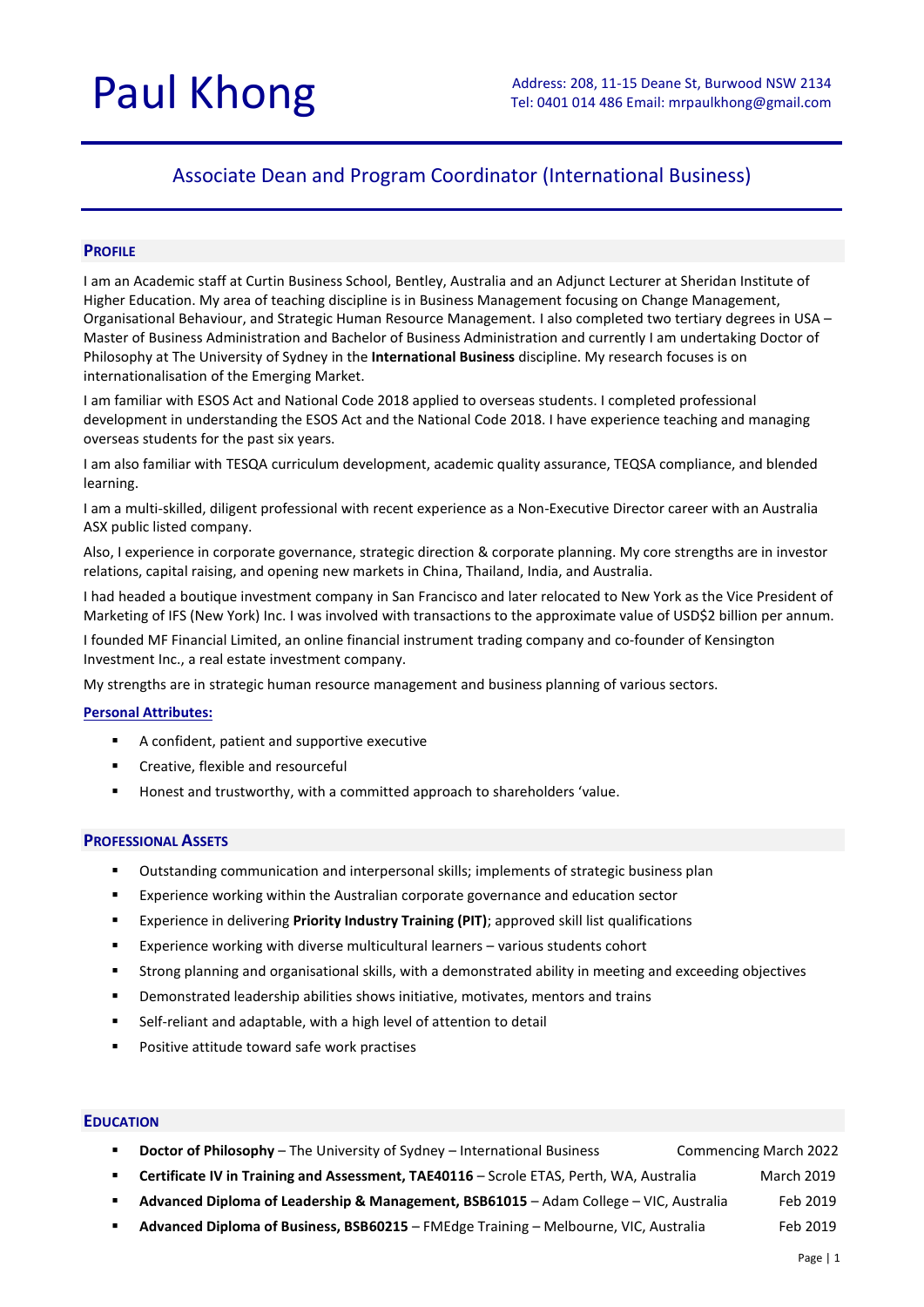| Diploma of Financial Services - RG146 Integrity Education Group, Melbourne, VIC, Australia<br>Oct 2013<br>٠<br>M.B.A., Management - Golden Gate University, San Francisco, California, USA<br>1992<br>٠ |                                                                                                                                               |  |
|---------------------------------------------------------------------------------------------------------------------------------------------------------------------------------------------------------|-----------------------------------------------------------------------------------------------------------------------------------------------|--|
|                                                                                                                                                                                                         |                                                                                                                                               |  |
| <b>CAREER PATH</b>                                                                                                                                                                                      |                                                                                                                                               |  |
| September 2021 - current                                                                                                                                                                                | Adjunct Lecturer - Sheridan Institute of Higher Education<br>Perth, WA                                                                        |  |
| February 2017 - current                                                                                                                                                                                 | Academic - Curtin Business School - Curtin Business School<br>Curtin University, Bentley Campus, Perth, WA                                    |  |
| September 2020 - current                                                                                                                                                                                | Apeiro Institute - Business Trainer & Assessor; Sydney, Melbourne and Perth                                                                   |  |
| February 2020 - current                                                                                                                                                                                 | Academies Australasia - Leadership & Management, Trainer & Assessor, Sydney,<br><b>NSW</b>                                                    |  |
| February 2020 - current                                                                                                                                                                                 | AIMWA - Assessor, Business and Leadership & Management<br>Floreat, WA                                                                         |  |
| May 2015 - current                                                                                                                                                                                      | Director - Getright Digital Pty Ltd, Perth, WA                                                                                                |  |
| January 2019 - February 2020                                                                                                                                                                            | Stanley College - Leadership & Management, Trainer & Assessor<br><b>West Perth Campus, WA</b>                                                 |  |
| September 2016 - January 2019                                                                                                                                                                           | <b>Business Team Leader - Leadership &amp; Business Management</b><br>Keystone College of Business & Technology, Perth, WA                    |  |
| June 2016 - September 2018                                                                                                                                                                              | <b>Non-Executive Director</b><br>Flexiroam Limited, Perth, Australia (ASX: FRX)                                                               |  |
| July 2014 - September 2016                                                                                                                                                                              | Leadership & Business Management - Trainer & Assessor<br>Australia-International Institute of Workplace Training (AIWT), Perth, WA, Australia |  |
| Mar 2013 - Jul 2014                                                                                                                                                                                     | Relocate to Perth                                                                                                                             |  |
| May 2006 - Feb 2013                                                                                                                                                                                     | <b>Director</b><br>MF Financial Ltd; Sydney, Australia                                                                                        |  |
| Jun 2002 - Jul 2010                                                                                                                                                                                     | Co-Founder / Partner - Property Investment<br>Kensington Investment Ltd. Fort Lee, NJ, USA                                                    |  |
| Apr 2000 - Dec 2004                                                                                                                                                                                     | <b>Vice President - Marketing</b><br>IFS (NY) Inc. (International Financial Services), New York, USA                                          |  |
| Dec 1992 - Mar 2000                                                                                                                                                                                     | <b>Marketing Director</b><br>Tokyo International Investment Ltd., San Francisco, CA, USA                                                      |  |

**Diploma of Leadership and Management, BSB51915** – ACE, Sydney, NSW, Australia June 2018

# **KEY EXPERIENCE SUMMARY**

**Academic Teacher February 2017 – current**

# *Curtin Business School, Bentley, WA*

- **EXECTER 19 ELECTER EXECTE 21 Inc.** Lectures and facilitates professionally in Business Management units
- Experience within the discipline area of teaching (including managing all administrative aspects related to teaching) to university international students and receiving excellent student feedback
- Participates in assessment validation, marking and moderation activity
- Working closely with the academic team to enhance students' learning outcomes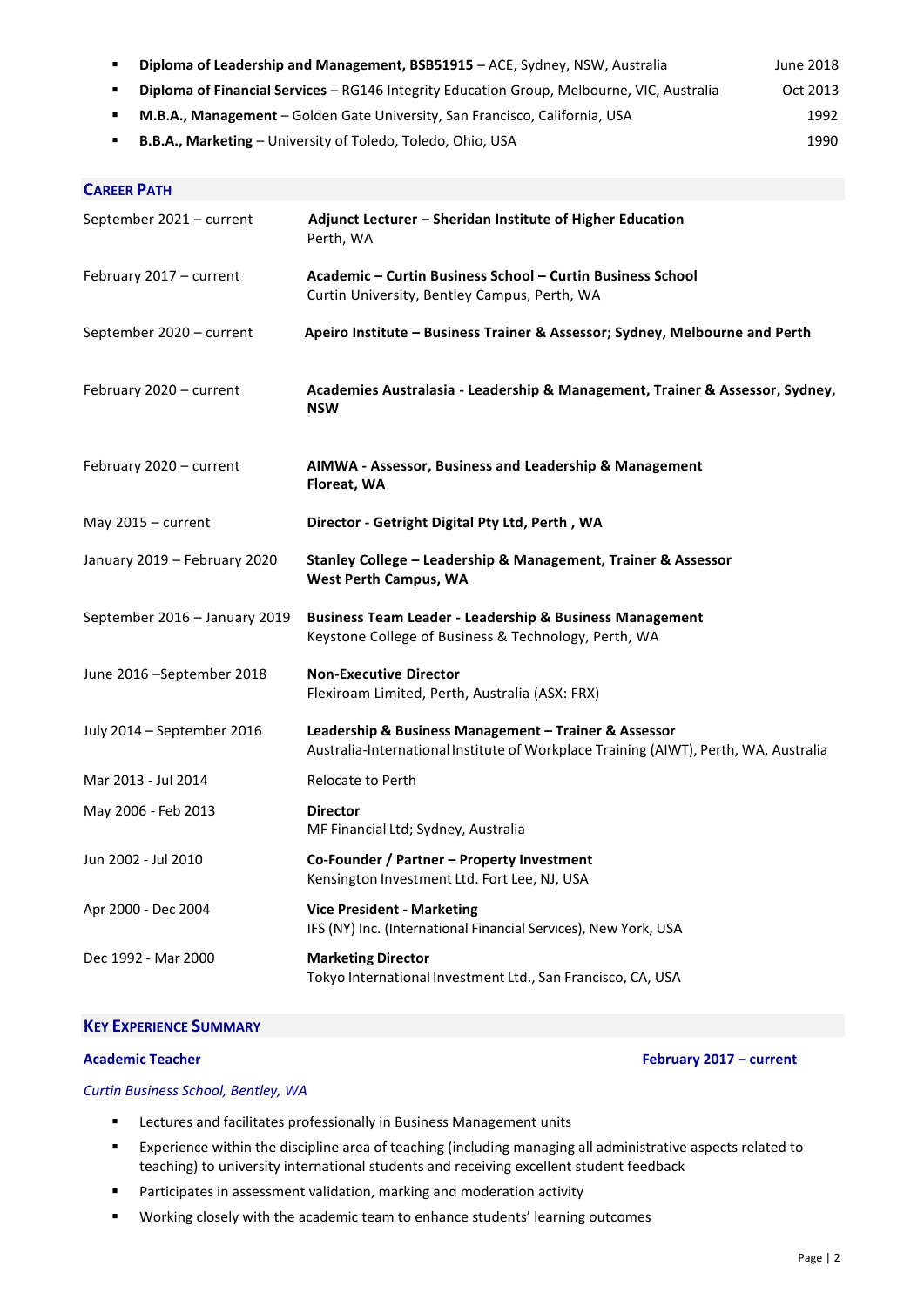- **Provides advice to students, marks and grades assignments and provides relevant feedback**
- Maintains progress records, attendance and training records
- Demonstrated record of a collaborative and flexible approach which achieves results and maintains
- Report to Academic Coordinator

**Director May 2015 - current**

# *Getright Digital Pty Ltd, Perth, WA*

### **Key Responsibilities:**

Conducted market research and competitor analysis, identified efficient transaction methods

- **•** Developed, implemented and monitored digital marketing plans and strategies
- Advised in corporate recruitment strategy and personnel development
- Consulted in resource management in gaining intellectual capital to achieve competitive advantage
- Analyses market research and competitor analysis, identified efficient transaction methods
- **EXECUTE:** Liaised with executives team in all operation aspects of the company

## **Trainer & Assessor – Advanced Diploma of Leadership & Management February 2019 - current**

### *Stanley College, West Perth, WA*

Stanley College a leading provider, believes that education is about your journey and experiences that will enrich personal development and academic achievement.

### **Key Responsibilities:**

- Performs validation and moderation exercise for all business qualification
- Lectures professionals in Advanced Diploma in Leadership and Business Management
- Assists in coordinate and train business and leadership & management qualifications
- Supports trainers and assessors in assessment tools and students' assessment validations
- Performs student counselling related to attendance and academic progress
- Participates in assessment validation and moderation activity and provides course design and content improvement input based on VET Quality Framework – Australian Skills Quality Authority (ASQA)
- **IDENTIFIER 19 IDENTIFIELD STATES IS CONTEX** 1 denotes the prioris, conducts theory and practical sessions
- Ensures provision of relevant programs, liaises with individuals, industry and education sectors
- Plans, designs and develops course curriculum and instruction methods, and uses various teaching aids
- Provides advice to students, marks and grades assignments and provides relevant feedback
- Contributes to the Learning and Assessment Strategies (LAS) through Blackboard & Moodle
- Reports to the Program Manager, consults with Quality Assurance Manager, Student Councillors and other support staff
- Maintains progress records, attendance and training records
- Maximises sales potential of existing students through additional training and up-selling additional training

# **Business Trainer (Team Leader) – LEADERSHIP & BUSINESS MANAGEMENT Sept 2016 – February 2019**

### *Keystone College of Business & Technology (KCBT), Perth, WA, Australia*

KCBT is a leading RTO, for international students who deliver workplace training, including business and technology courses.

### **Key Responsibilities:**

Performs validation and moderation exercise for all business qualification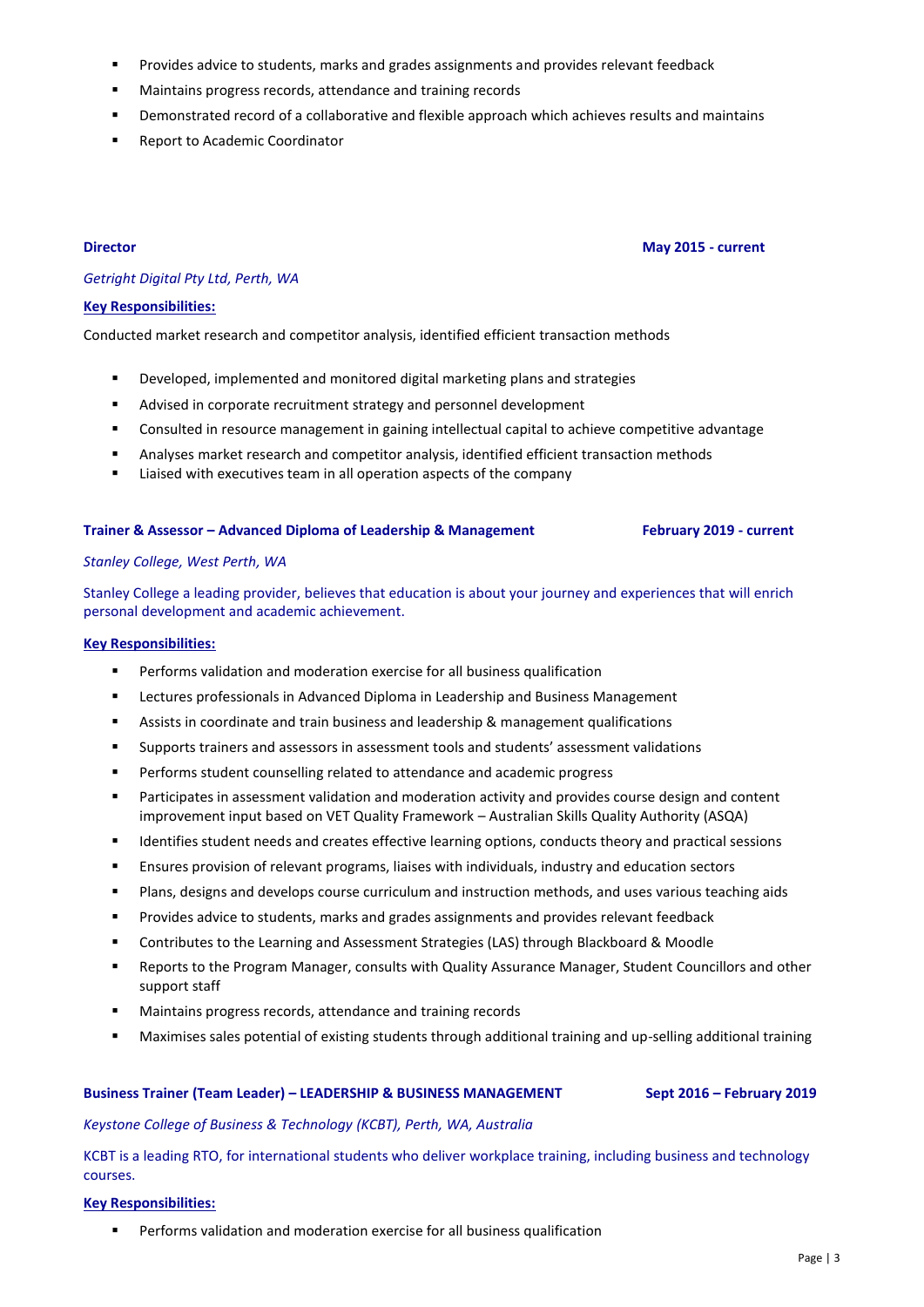- **EXECTE LECTA IS DESCRIPTED MANUS IS A LET ASSET USING MANUS** Lectures professionals in Diploma in Leadership and Business Management
- Assists in coordinate and train business and leadership & management qualifications
- Supports trainers and assessors in assessment tools and students' assessment validations
- Performs student counselling related to attendance and academic progress
- Participates in assessment validation and moderation activity and provides course design and content improvement input based on VET Quality Framework – Australian Skills Quality Authority (ASQA)
- Identifies student needs and creates effective learning options, conducts theory and practical sessions
- Ensures provision of relevant programs, liaises with individuals, industry and education sectors
- Plans, designs and develops course curriculum and instruction methods, and uses various teaching aids
- Provides advice to students, marks and grades assignments and provides relevant feedback
- Contributes to the Learning and Assessment Strategies (LAS) through Blackboard & Moodle
- Reports to the CEO, principal, consults with Education Managers, Student Councillors and other support staff
- Maintains progress records, attendance and training records
- Maximises sales potential of existing students through additional training and up-selling additional training

### **Key Achievements:**

- Recruited to assist with Business Management courses launch, due to past corporate experience and working in a voluntary capacity whilst studying for Certificate IV in Training and Assessment at the RTO
- Consistently receives outstanding feedback from students
- Developed Power Point presentations for Business Management courses in line with Australian Quality Training Framework (AQTF)

### *Flexiroam Limited, Perth, Australia*

#### **Key Responsibilities:**

- **EXECONTERGHTM** Contributing to the strategic direction and planning of the company
- **EXECONTENDED CONTROVER THE CONTROVER THE CONTROVER THE CONTROVER THE CONTROVER THE CONTROVER THE CONTROVER THE CONTROVER THE CONTROVER THE CONTROVER THE CONTROVER THE CONTROVER THE CONTROVER THE CONTROVER THE CONTROVER TH**
- Communicating to stakeholders with a mission of adding shareholder's value
- Ensuring all audit requirements are satisfied in accordance to the regulatory bodies
- Liaison and network with investment relation community to enhance company value
- Raising capital for the company whenever needed
- Opening new market in China, Thailand, India and Australia

### **Trainer & Assessor – Leadership & Management July 2014 – September 2016**

### *Australia-International Institute of Workplace Training (AIWT), Perth, WA, Australia*

AIWT is a leading RTO (Registered Training Organisation) for Australian and international students who deliver workplace training, including business, child-care, work health & safety and translating courses.

### **Key Responsibilities:**

- Performs validation and moderation exercise for all business qualification
- **EXECTER EXECTES 21 EXECTES 21 FIGURE 1** Leadership and Business Management
- Assists in coordinate and train business and leadership & management qualifications
- Supports trainers and assessors in assessment tools and students' assessment validations
- Performs student counselling related to attendance and academic progress
- **Participates in assessment validation and moderation activity and provides course design and content** improvement input based on VET Quality Framework – Australian Skills Quality Authority (ASQA)
- Identifies student needs and creates effective learning options, conducts theory and practical sessions

Page | 4

### **Non-Executive Director June 2016 – September 2018**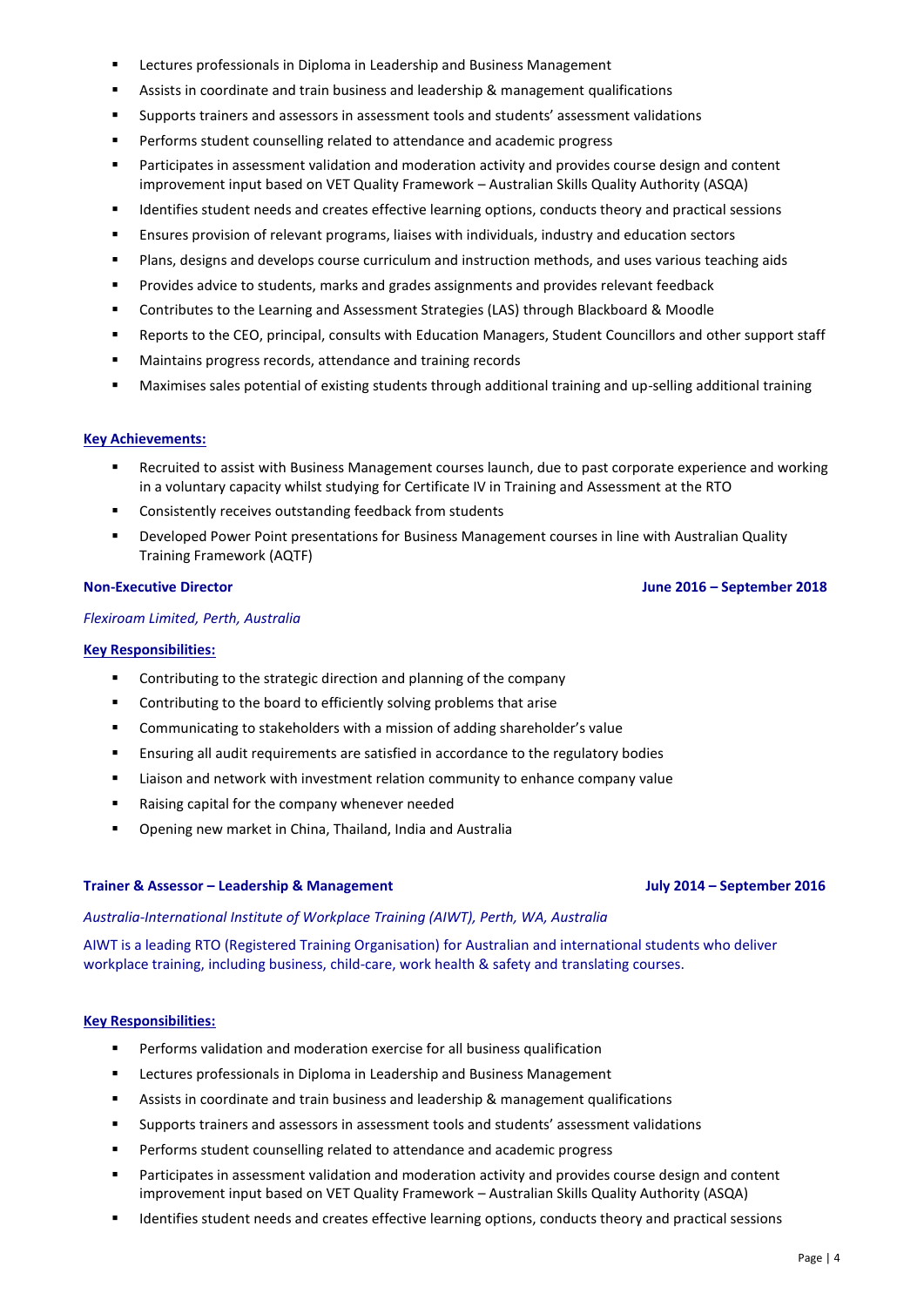- Ensures provision of relevant programs, liaises with individuals, industry and education sectors
- Plans, designs and develops course curriculum and instruction methods, and uses various teaching aids
- Provides advice to students, marks and grades assignments and provides relevant feedback
- Contributes to the Learning and Assessment Strategies (LAS) through Blackboard & Moodle
- Reports to the CEO, principal, consults with Education Managers, Student Councillors and other support staff
- Maintains progress records, attendance and training records
- Maximises sales potential of existing students through additional training and up-selling additional training

#### **CORPORATE EXPERIENCE SUMMARY**

#### **Key Strengths:**

| New Business Start-up        | Property Portfolio                                  | Corporate Financing       |
|------------------------------|-----------------------------------------------------|---------------------------|
| <b>Transformation Change</b> | <b>Business Development and Sales</b><br>Leadership | <b>Strategic Planning</b> |

# **FOUNDER / DIRECTOR May 2006 - Feb 2013**

# MF Financial Ltd. Sydney, Australia

#### **Key Responsibilities:**

*Established and operated an Online Foreign Exchange services company.*

- Conducted market research and competitor analysis, identified efficient transaction methods
- Developed, implemented and monitored financial and digital marketing plans and strategies
- Developed the integrated trading platform website, recruited and liaised with website developers
- Outsourced and managed 8 remote/international personnel; Digital Marketing Manager, IT Manager, Attorney at Law, Corporate Advisor, Website Designer, Branding Advisor, Programmer, Customer Relation Manager

### **Key Achievements:**

- Pioneered digital media marketing from conventional methods in the Online Foreign Exchange sector
- Acquired in excess of one thousand clients with \$1M in annual sales in two years and \$1B in forex transactions
- Achieved a PR rank of 5 by Google Analytics with more than a thousand visitors per day

### **CORPORATE EXPERIENCE SUMMARY (CONTINUED)**

### **Co-Founder & Partner Jun 2002 - Jul 2010**

Kensington Investment Ltd. Fort Lee, NJ, USA

# **Key Responsibilities:**

*Formed and managed a real estate property investment company*

Researched global markets, and developed and implemented assertive acquisition strategies

#### **Key Achievements:**

- Acquired 18 properties worldwide with estimate value holding of USD\$15 million during a 5 year period
- Generated rental income in excess of 30% of investment and sold portfolio for 30% return of equity in 6 years

# **Vice President - Marketing Apr 2000 - Dec 2004**

IFS (NY) Inc. (International Financial Services), New York, USA